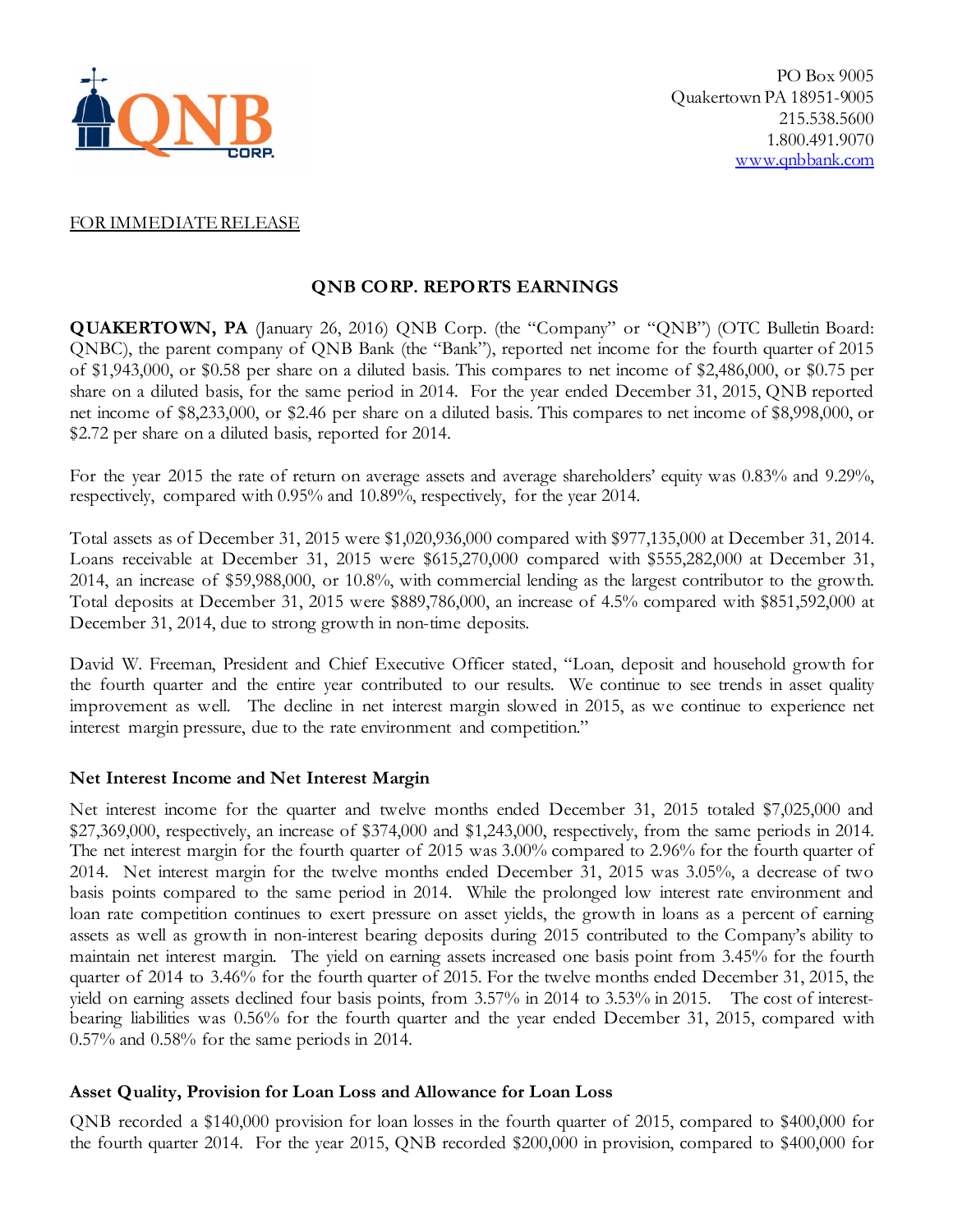#### Page 2 of 5

the year 2014. QNB's allowance for loan losses of \$7,554,000 represents 1.23% of loans receivable at December 31, 2015 compared to an allowance for loan losses of \$8,001,000, or 1.44% of loans receivable at December 31, 2014. Net loan charge-offs were \$255,000 for the fourth quarter of 2015, or 0.17% annualized of total average loans, compared with net charge-offs of \$765,000 for the fourth quarter of 2014, or 0.56% of total average loans. For the years ended December 31, 2015 and 2014 net loan charge-offs were \$647,000, or 0.11%, and \$1,324,000, or 0.25%, of total average loans, respectively. The majority of charge-offs recorded during both 2015 and 2014 had specific reserves established during the allowance for loan loss calculation process prior to the decision to charge-off the loan.

Asset quality improved over the past year with total non-performing assets of \$13,372,000 at December 31, 2015 compared with \$18,152,000 as of December 31, 2014. Included in this classification are non-performing loans, other real estate owned (OREO) and repossessed assets, and non-performing pooled trust preferred securities. Total non-performing loans, which represent loans on non-accrual status, loans past due 90 days or more and still accruing interest and restructured loans were \$10,719,000, or 1.74% of loans receivable at December 31, 2015, compared with \$12,667,000, or 2.28% of loans receivable at December 31, 2014. In cases where there is a collateral shortfall on impaired loans, specific impairment reserves have been established based on updated collateral values even if the borrower continues to pay in accordance with the terms of the agreement. At December 31, 2015, \$7,395,000, or approximately 79% of the loans classified as non-accrual are current or past due less than 30 days. Commercial loans classified as substandard or doubtful, which includes non-performing loans, also improved. At December 31, 2015 substandard or doubtful loans totaled \$27,325,000, a reduction of \$7,029,000, or 20.5%, from the \$34,354,000 reported at December 31, 2014.

QNB had no other real estate owned and other repossessed assets as of December 31, 2015 compared with five properties with a carrying value of \$3,046,000 at December 31, 2014. Included in the December 31, 2014 amount was one property with a fair value of \$2,325,000, which was sold in January 2015. For the twelve months ended December 31, 2015, a total of six OREO properties were sold, one of which was acquired during the year and subsequently sold. Non-accrual pooled trust preferred securities are carried at fair value of \$2,653,000, and \$2,439,000, at December 31, 2015 and December 31, 2014, respectively. The increase in the carrying value of these securities reflects an improvement in their fair value.

## **Non-Interest Income**

Total non-interest income was \$1,263,000 for the fourth quarter of 2015, and \$6,032,000 for the year ended December 31, 2015, a decrease of \$1,325,000 and \$1,510,000, compared to the same periods in 2014, respectively. On November 26, 2014, QNB transferred its former internet domain name to a third party for a purchase price of \$1.0 million, as disclosed in a Form 8-k filing dated December 2, 2014. The Company also received a life insurance benefit totaling \$158,000 during the fourth quarter 2014. Excluding these two nonrecurring items, the Company's non-interest income declined \$167,000, or 11.7%, and \$352,000, or 5.5%, when comparing the quarters and years ended December 31, 2015 and 2014, respectively.

Net gains on investment securities decreased \$42,000 for the quarter and \$329,000 for the year ended December 31, 2015, primarily due to market conditions which resulted in fewer opportunities for sales in 2015 compared to 2014. QNB recorded net gains in trading activity of \$16,000 for the quarter and \$33,000 for year ended December 31, 2015, compared with net gains from trading activity of \$1,000 and \$156,000 for the fourth quarter and year ended December 31, 2014, respectively. Net gains on the sale of residential mortgage loans for the fourth quarter and year ended December 31, 2015 were \$54,000 and \$356,000, respectively, a decrease of \$33,000 for the fourth quarter 2015, and an increase of \$98,000 for the year 2015, respectively, compared to the same periods in 2014. Growth in QNB Financial Services resulted in an additional \$29,000 in retail brokerage and advisory income for the year ended December 31, 2015, while fourth quarter 2015 saw a decline of \$75,000, when compared to the same periods in 2014. Increased debit card usage resulted in an increase in income of \$46,000 for the quarter and \$86,000 for the year 2015 compared to the same periods in 2014.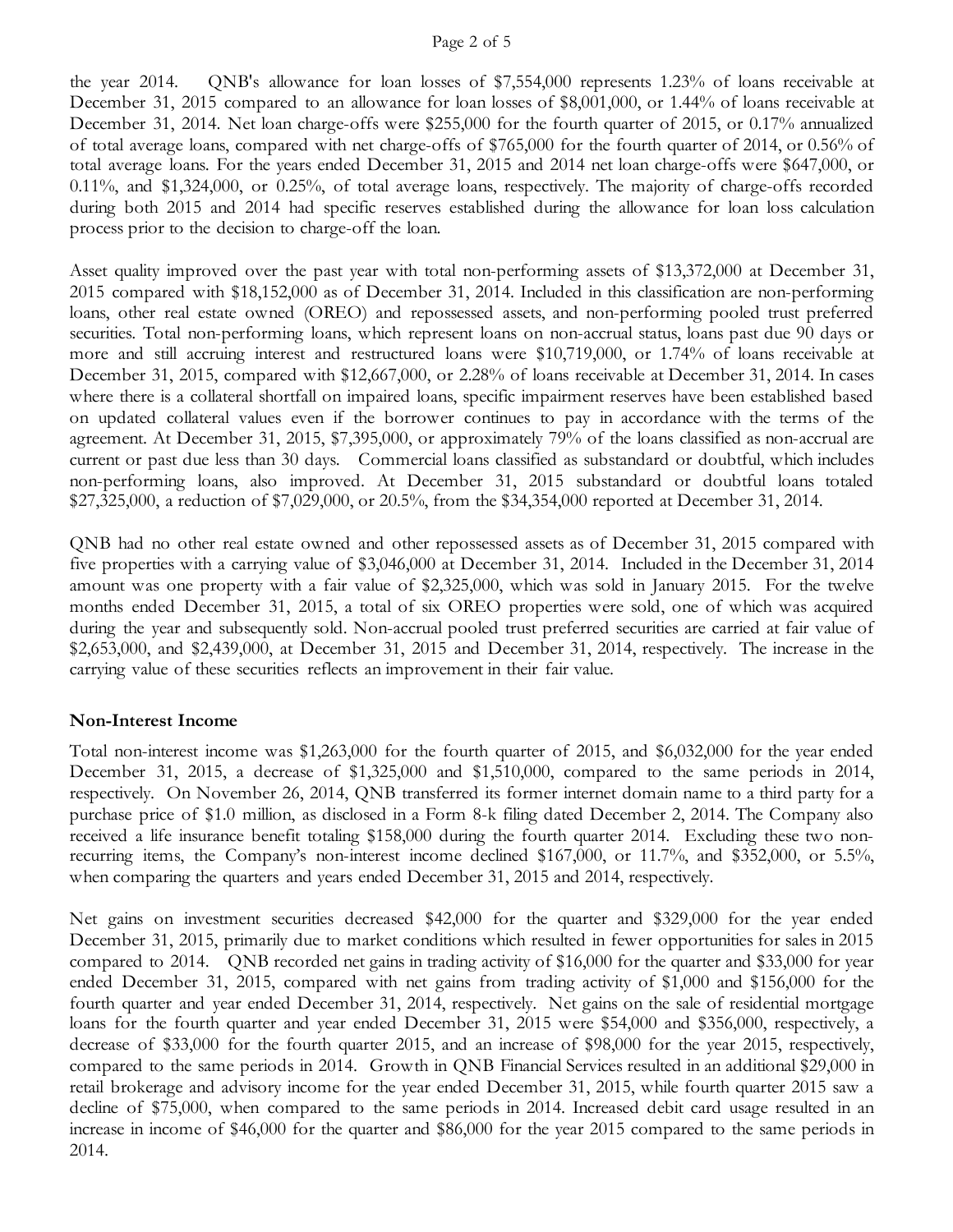## **Non-Interest Expense**

Total non-interest expense was \$5,634,000 for the fourth quarter of 2015, an increase of \$12,000, or 0.2%, compared with \$5,622,000 for the fourth quarter of 2014. For year ended December 31, 2015, total non-interest expense increased \$772,000, or 3.6%, to \$22,398,000, compared to the same period in 2014. Salaries and benefits expense increased \$61,000, or 2.0%, for the quarter ended December 31, 2015, compared to the same period in 2014. For the year ended December 31, 2015 salaries and benefits expense increased \$427,000, or 3.7%, compared to the same period in 2014. Salary expense decrease of \$14,000 for the fourth quarter 2015 compared to the same period in 2014 was offset by increased benefits costs of \$75,000, primarily medical insurance premiums. For the year ended December 31, 2015, salary expense increase of \$574,000, or 6.4%, was offset by a reduction in net benefits costs. The reduction in benefits expense is due primarily to insurance reimbursements for medical claims paid in prior periods. Net occupancy and furniture and equipment expense declined \$10,000, or 1.1%, for the fourth quarter 2015 compared to the same period in 2014. For year ended December 31, 2015, net occupancy and furniture and equipment costs increased \$30,000 compared to the same period in 2014, due primarily to increased software maintenance and rental expense, offset in part by lower depreciation expense. Other operating expenses for the three months ended December 31, 2015 decreased \$39,000. Other operating expenses for the twelve months ended December 31, 2015 increased \$315,000, or 4.8%, as increased taxes, third party services, collection costs and debit card expenses were partially offset by a decline in marketing, and FDIC insurance expense. Debit card expenses include a \$208,000 contract termination fee related to card platform upgrades anticipated to occur during 2016.

## **About the Company**

QNB Corp. is the holding company for QNB Bank, which is headquartered in Quakertown, Pennsylvania. QNB Bank currently operates eleven branches in Bucks, Montgomery and Lehigh Counties and offers commercial and retail banking services in the communities it serves. In addition, the Company provides securities and advisory services under the name of QNB Financial Services through Investment Professionals, Inc., a registered Broker/Dealer and Registered Investment Advisor, and title insurance as a member of Laurel Abstract Company LLC. More information about QNB Corp. and QNB Bank is available at www.qnbbank.com.

## **Forward Looking Statement**

This press release may contain forward-looking statements as defined in the Private Securities Litigation Act of 1995. Actual results and trends could differ materially from those set forth in such statements due to various factors. Such factors include the possibility that increased demand or prices for the Company's financial services and products may not occur, changing economic and competitive conditions, technological developments, and other risks and uncertainties, including those detailed in the Company's filings with the Securities and Exchange Commission, including "Item lA. Risk Factors," set forth in the Company's Annual Report on Form 10-K for the fiscal year ended December 31, 2014. You should not place undue reliance on any forward-looking statements. These statements speak only as of the date of this press release, even if subsequently made available by the Company on its website or otherwise. The Company undertakes no obligation to update or revise these statements to reflect events or circumstances occurring after the date of this press release.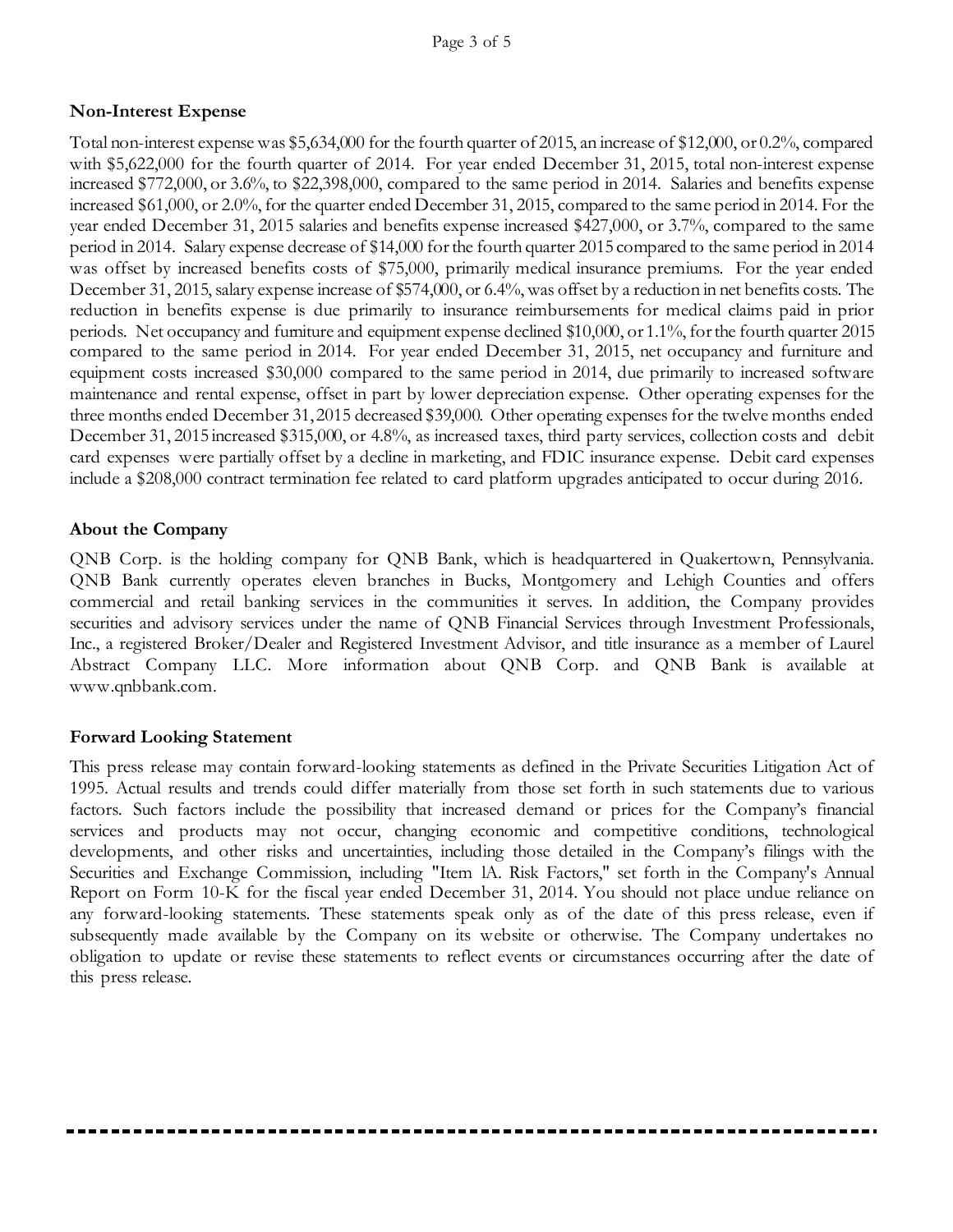| Page 4 of 5 |  |
|-------------|--|
|             |  |
|             |  |
|             |  |

|                                                           |             | QNB Corp.   |              |           |         |              |              |
|-----------------------------------------------------------|-------------|-------------|--------------|-----------|---------|--------------|--------------|
| Consolidated Selected Financial Data (unaudited)          |             |             |              |           |         |              |              |
|                                                           |             |             |              |           |         |              |              |
| (Dollars in thousands)                                    |             |             |              |           |         |              |              |
| <b>Balance Sheet (Period End)</b>                         |             | 12/31/15    | 9/30/15      | 6/30/15   |         | 3/31/15      | 12/31/14     |
| Assets                                                    |             | \$1,020,936 | \$1,039,317  | \$955,245 |         | \$992,918    | \$977,135    |
| Investment securities                                     |             |             |              |           |         |              |              |
| Trading                                                   |             | 4,189       | 3,625        |           | 3,871   | 4,183        | 4,207        |
| Available-for-sale                                        |             | 361,915     | 362,568      | 330,231   |         | 350,810      | 375,219      |
| Held-to-maturity                                          |             | 147         | 147          |           | 146     | 146          | 146          |
| Loans held-for-sale                                       |             | 987         | 320          |           | 466     | 884          | 380          |
| Loans receivable                                          |             | 615,270     | 582,255      | 578,256   |         | 570,708      | 555,282      |
| Allowance for loan losses                                 |             | (7, 554)    | (7,669)      |           | (7,655) | (7,978)      | (8,001)      |
| Net loans                                                 |             | 607,716     | 574,586      | 570,601   |         | 562,730      | 547,281      |
| Deposits                                                  |             | 889,786     | 908,674      | 826,081   |         | 864,465      | 851,592      |
| Demand, non-interest bearing                              |             | 98,543      | 98,092       |           | 97,060  | 100,493      | 86,920       |
| Interest-bearing demand, money market and savings         |             | 563,867     | 581,488      | 494,877   |         | 526,427      | 521,425      |
| Time                                                      |             | 227,376     | 229,094      | 234,144   |         | 237,545      | 243,247      |
| Short-term borrowings                                     |             | 37,163      | 32,588       |           | 32,896  | 35,868       | 35,189       |
| Shareholders' equity                                      |             | 90,443      | 90,996       |           | 88,537  | 89,159       | 86,354       |
| <b>Asset Quality Data (Period End)</b>                    |             |             |              |           |         |              |              |
| Non-accrual loans                                         | \$          | 9,420       | \$<br>8,082  | \$        | 9,823   | \$<br>7,847  | \$<br>10,770 |
| Loans past due 90 days or more and still accruing         |             | 11          | 52           |           | 90      |              |              |
| Restructured loans                                        |             | 1,288       | 626          |           | 2,177   | 2,432        | 1,897        |
| Non-performing loans                                      |             | 10,719      | 8,760        |           | 12,090  | 10,279       | 12,667       |
| Other real estate owned and repossessed assets            |             |             |              |           | 235     | 664          | 3,046        |
| Non-accrual pooled trust preferred securities             |             | 2,653       | 2,600        |           | 2,694   | 2,574        | 2,439        |
| Non-performing assets                                     | $\mathbb S$ | 13,372      | \$<br>11,360 | \$        | 15,019  | \$<br>13,517 | \$<br>18,152 |
| Allowance for loan losses                                 | \$          | 7,554       | \$<br>7,669  | \$7,655   |         | \$7,978      | \$<br>8,001  |
| Non-performing loans / Loans excluding held-for-sale      |             | 1.74%       | 1.50%        |           | 2.09%   | $1.80\%$     | 2.28%        |
| Non-performing assets / Assets                            |             | 1.31%       | 1.09%        |           | 1.57%   | 1.36%        | 1.86%        |
| Allowance for loan losses / Loans excluding held-for-sale |             | 1.23%       | 1.32%        |           | 1.32%   | 1.40%        | 1.44%        |